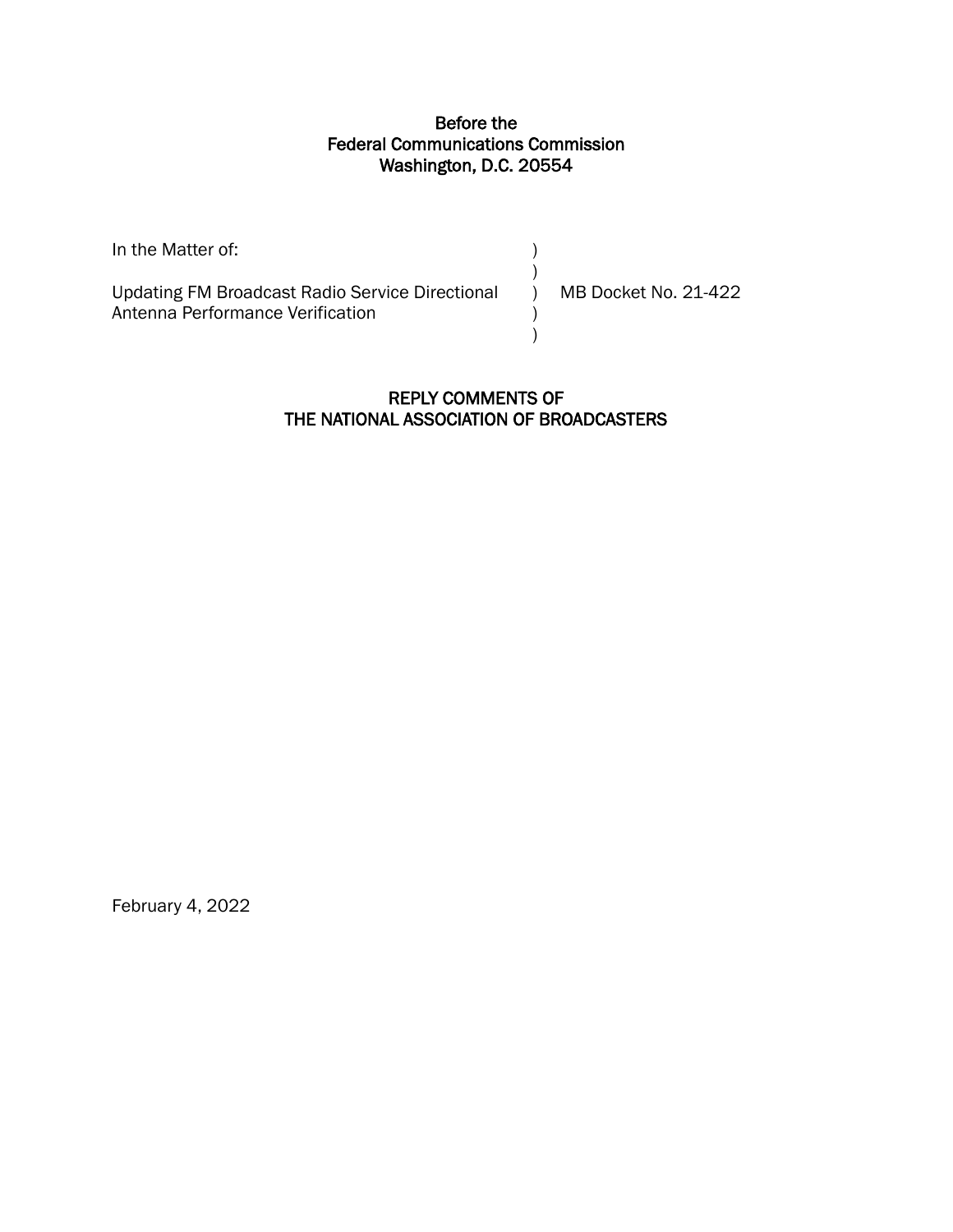# TABLE OF CONTENTS

| $\mathbf{L}$ |                                                                           |   |
|--------------|---------------------------------------------------------------------------|---|
| Ⅱ.           |                                                                           |   |
| III.         | The Commission Should Not Require in Situ Measurements Beyond Ensuring of | 3 |
| IV.          | The Commission Should Accept Results From Any Appropriate Electromagnetic |   |
| V.           | The Commission Must Retain and Expand Requirements to Help Ensure         |   |
| VI.          |                                                                           |   |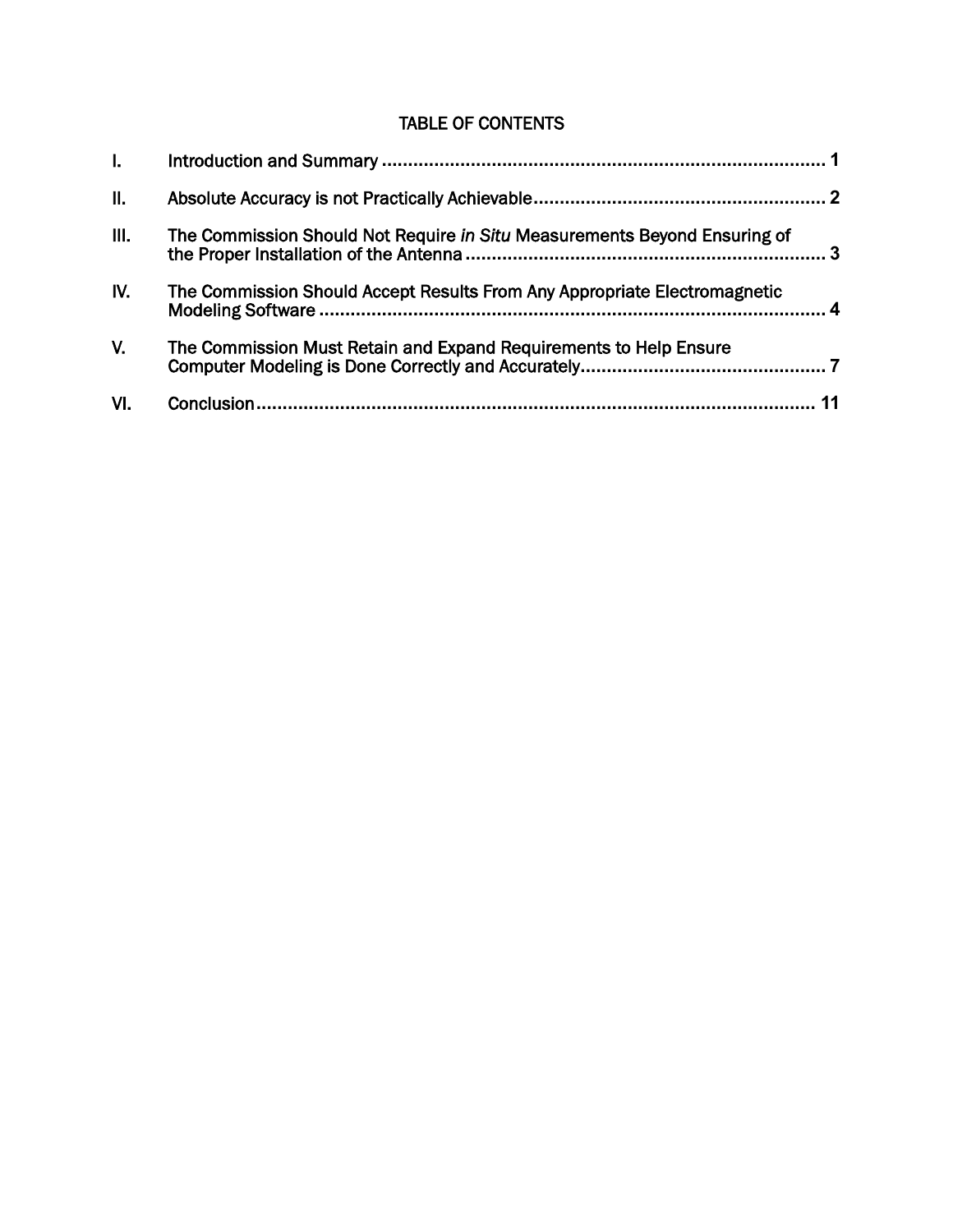### Before the Federal Communications Commission Washington, D.C. 20554

)

Updating FM Broadcast Radio Service ) MB Docket No. 21-422 Directional Antenna Performance Verification )

In the Matter of:

### COMMENTS OF THE NATIONAL ASSOCIATION OF BROADCASTERS

### <span id="page-2-0"></span>I. INTRODUCTION AND SUMMARY

The National Association of Broadcasters (NAB)<sup>1</sup> hereby submits reply comments in response to the Commission's Notice of Proposed Rulemaking regarding the use of computer modeling to verify the performance of directional antennas used in the FM broadcast radio service.<sup>2</sup> NAB generally supports the use of computer modeling as an alternative to physical measurements, provided the accuracy of the model can be reasonably assured. We agree with the Commission that allowing license applicants the option to submit the results of computer models can provide meaningful relief to FM broadcasters without substantially jeopardizing technical standards or service to the public.<sup>3</sup> This approach should also lead to lower costs for antenna manufacturers and their broadcaster customers and allow greater flexibility in transmitter site selection by FM broadcasters as tower space becomes

<sup>1</sup> The National Association of Broadcasters (NAB) is the nonprofit trade association that advocates on behalf of free local radio and television stations and broadcast networks before Congress, the Federal Communications Commission and other federal agencies, and the courts.

<sup>2</sup> *Updating FM Broadcast Radio Service Directional Antenna Performance Verification*, MB Docket No. 21-422, Notice of Proposed Rulemaking, FCC 21-117 (Nov. 15, 2021) (NPRM). NAB appreciates the Commission's approval of NAB's request for an extension of the comment deadlines, which has allowed for a more robust technical record. *Media Bureau Extends Comment and Reply Comment Deadlines for FM Directional Antenna NPRM*, Public Notice, DA 21-1611 (Dec. 20, 2021).

<sup>3</sup> NPRM at ¶ 2.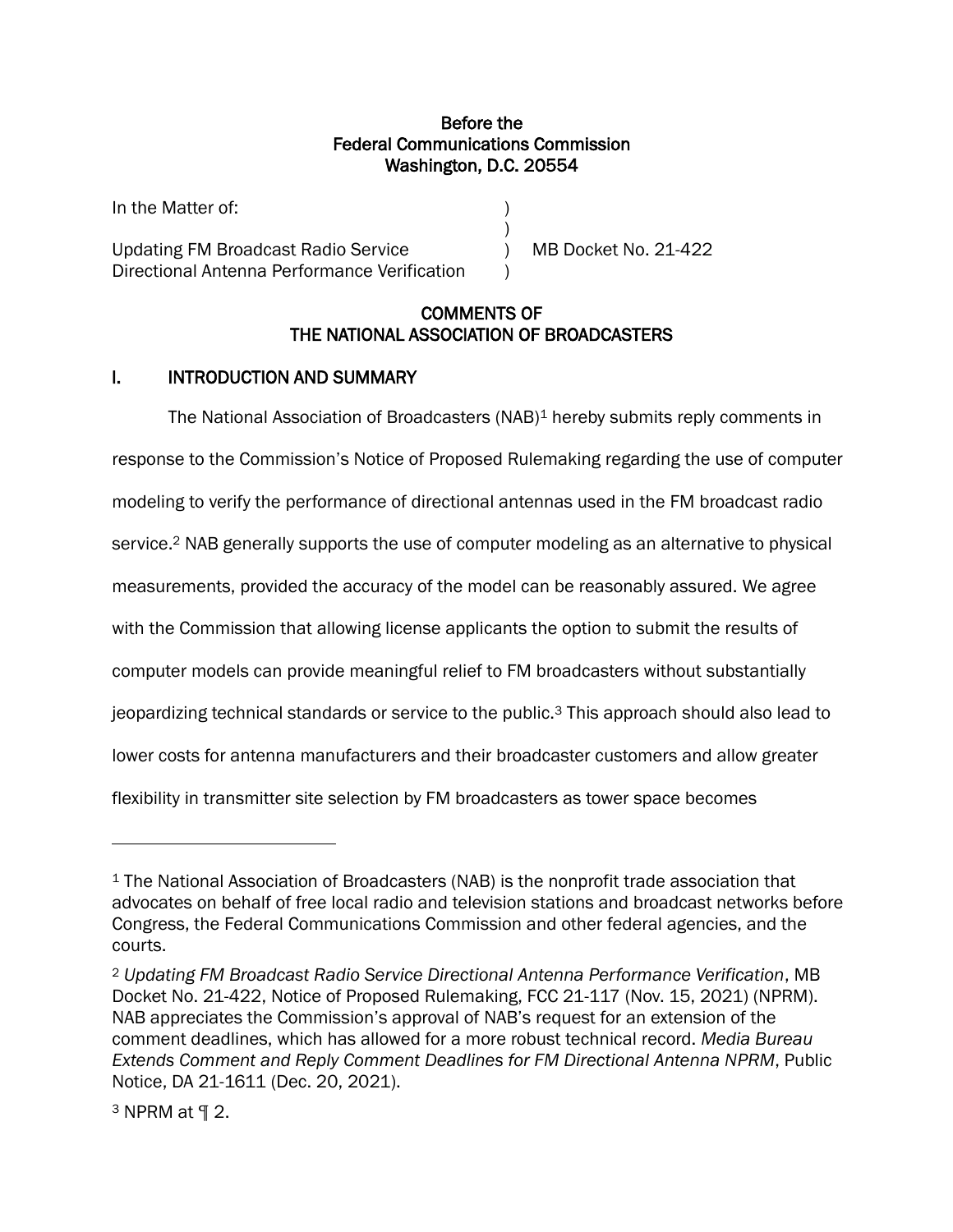increasingly precious. NAB submits that the record includes a sufficient cross-section of expert opinions, including comparisons between commercial electromagnetic modeling software and measurements of physical models or as-built antennas, to justify rules permitting software models to be used in lieu of physical measurements in most cases. The record further shows that electromagnetic modeling software is complex, can be subject to manipulation, and limited by the accuracy and completeness of the input data. Therefore, NAB proposes several caveats to help ensure the integrity of the frequency allotment process.

#### <span id="page-3-0"></span>II. ABSOLUTE ACCURACY IS NOT PRACTICALLY ACHIEVABLE

NAB agrees with the Joint Petitioners that various factors limit the accuracy of pattern measurements taken of a physical antenna, including mechanical tolerances, human error, and the presence of reflections or imperfections in an antenna test range.<sup>4</sup> Computer modeling is also subject to limitations in accuracy, such as sometimes predicting unrealistically deep pattern nulls and shifting the location and magnitude of nulls and lobes from their true circumstance.<sup>5</sup> NAB submits that it is impossible to account for every aspect of the actual environment of the antenna location using either computer modeling or range measurements. While antenna manufacturers are careful to design and maintain test ranges to minimize the potential for measurement errors and ensure reproducibility, some reportedly with errors of less than 2 dB,<sup>6</sup> measurements taken of the same antenna on the same range

<sup>4</sup> Dielectric, LLC, Educational Media Foundation, Jampro Antennas, Inc., Radio Frequency Systems, and Shively Labs, Joint Petition for Rulemaking at 14-16 (June 15, 2021) (Joint Petition).

<sup>5</sup> *Id*. at Fig. 11

<sup>6</sup> Comments of Electronics Research, Inc. (ERI) at 13, MB Docket No. 21-422 (Jan. 19, 2022).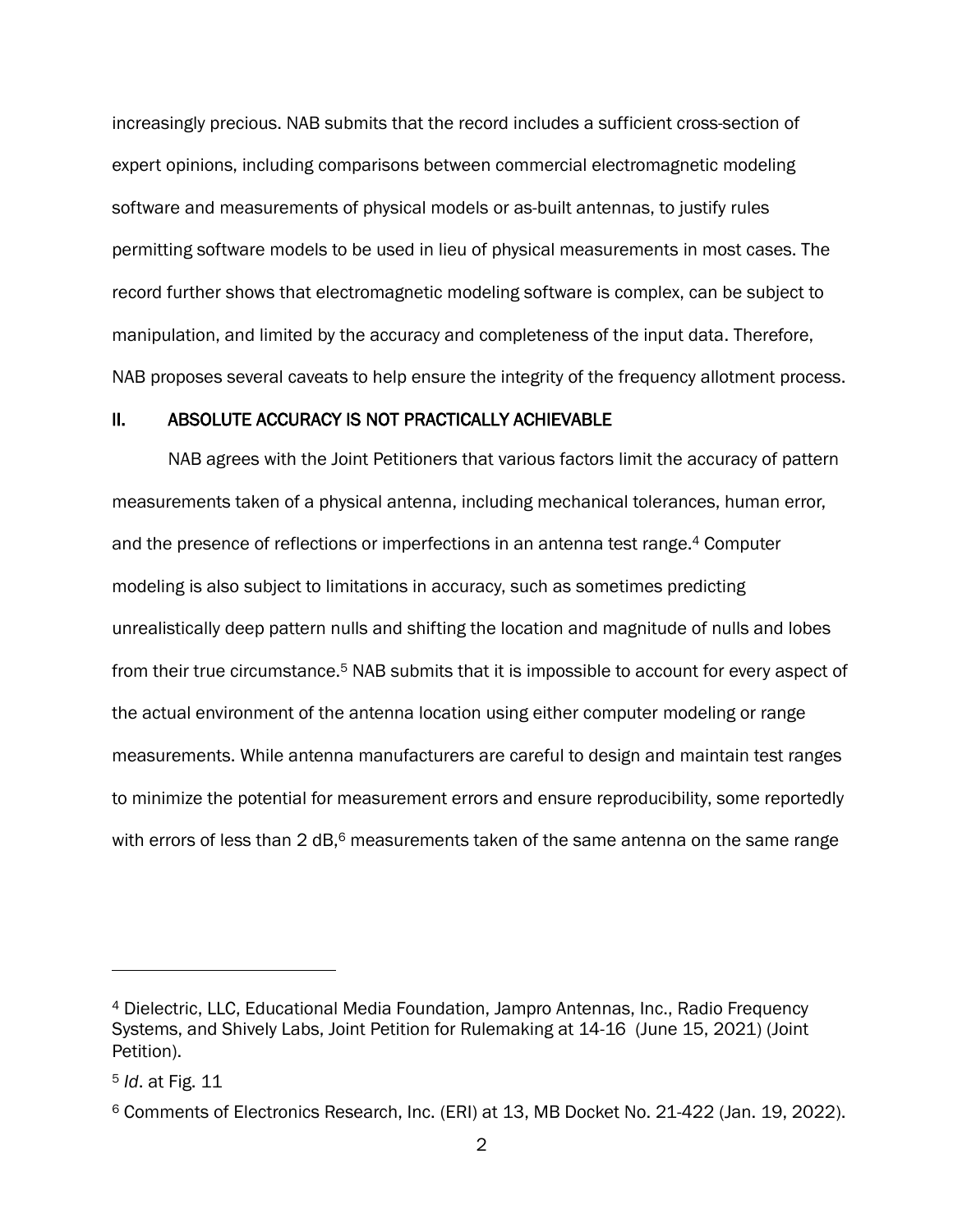on different days may vary, reflecting the existence of additional uncertainties.<sup>7</sup> One study found that for five antenna ranges, the typical standard deviation of identical measurements taken over time was 0.6 dB.<sup>8</sup> Assuming a normal probability distribution applies to these additional errors, this would mean that 95% of the time, measurements taken would vary up to ±1.2 dB. Accordingly, it seems unlikely that range measurements can be demonstrably more accurate than ±3 dB. Further, variability of path loss with both time and location is a reality of all radio systems, including FM broadcasting, and the unavoidable introduction of small antenna pattern errors is unlikely to be measurable *in situ* or detectable by stations or their listeners. The Commission should not seek to attain or require predictive accuracies that cannot be practically realized and do not materially affect the interference environment.

### <span id="page-4-0"></span>III. THE COMMISSION SHOULD NOT REQUIRE *IN SITU* MEASUREMENTS BEYOND ENSURING OF THE PROPER INSTALLATION OF THE ANTENNA

As the Commission observes, complaints concerning interference attributable to directional FM broadcast stations have been rare.<sup>9</sup> While NAB and others are aware of some interference reports that could be attributable to the installation of non-directional FM transmitting antennas on a supporting structure in a way to intentionally cause them to become directional, the NPRM does not address this situation.<sup>10</sup> Further, it is already Commission policy that "[t]he use of any technique or means (including side-mounting) which intentionally distorts the radiation pattern of what is nominally a non-directional antenna

<sup>7</sup> Comments of Cesium Communications, LP at 4, MB Docket No. 21-422 (Jan. 19, 2022) ("The test ranges in the United States are all different.").

<sup>8</sup> Lowell E. Kolb, *Statistical Comparison of Site-to-Site Measurement Reproducibility*, Proc. IEEE 1996 International Symposium on EMC, at 241-244, available at [https://ieeexplore.ieee.org/document/561236.](https://ieeexplore.ieee.org/document/561236)

<sup>9</sup> NPRM at ¶ 12.

<sup>10</sup> Comments of Edward A Schober, P.E. at 5, MB Docket No. 21-422 (Jan. 19, 2022).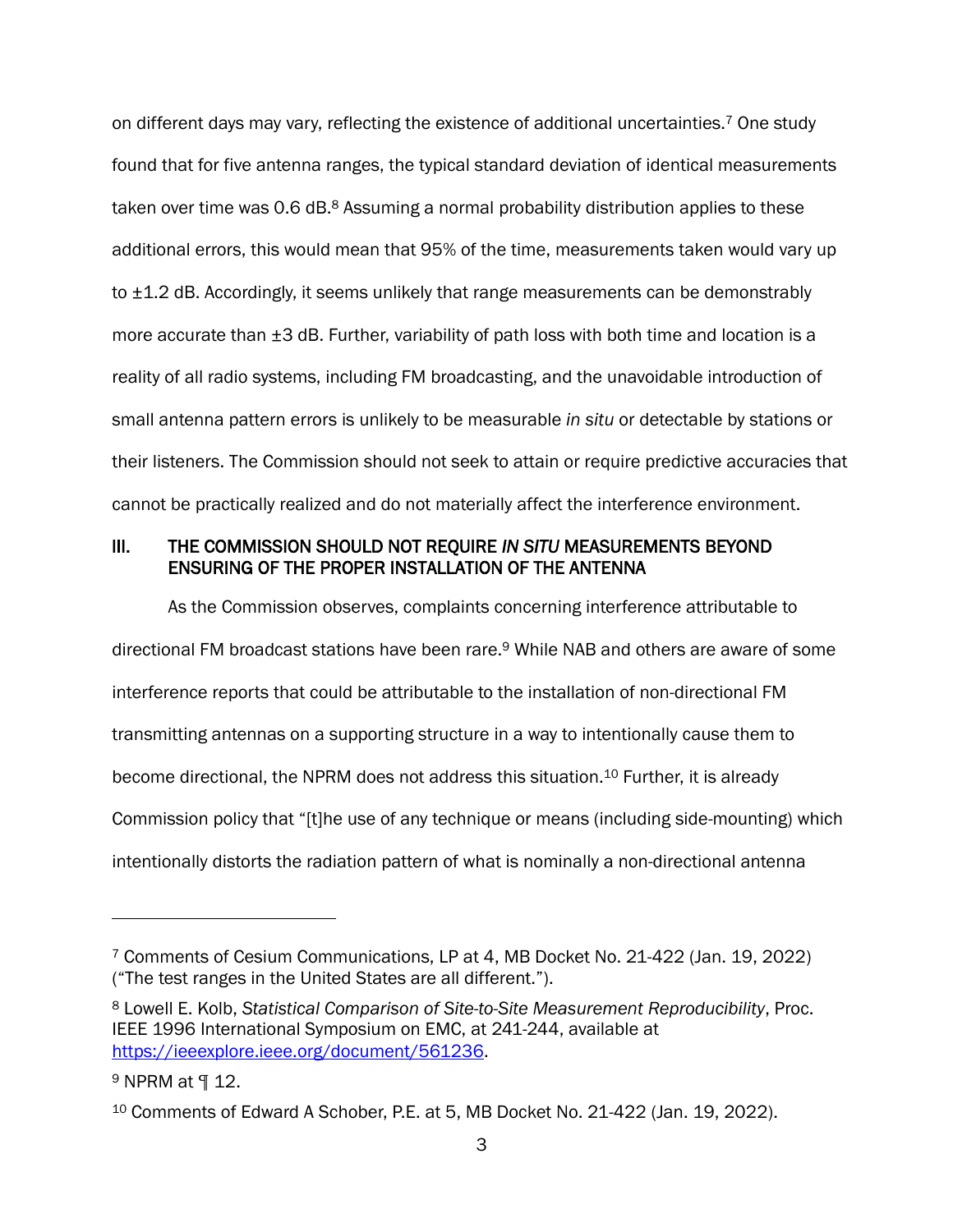makes that antenna directional and it must be licensed as such."<sup>11</sup> Any reduction in burden on an applicant seeking to use an FM directional antenna by permitting computer-based pattern verification would be lost by requiring *in situ* measurements of the antenna, and there is no corresponding requirement for post-construction measurement of non-directional antennas, which may in fact have directional properties.

The present rules require various affirmations concerning the proper installation of the directional antenna, including: (1) the antenna is mounted on the supporting structure in accordance with specific instructions provided by the antenna manufacturer; (2) no other antenna is mounted at the same height or within a distance specified by the manufacturer; and (3) a statement by a licensed land surveyor that the antenna is installed at the proper height and oriented in the proper direction as specified by the manufacturer.<sup>12</sup> NAB believes these existing rules are sufficient and should be retained to reasonably ensure that a properly-modeled FM directional antenna will perform as expected.

### <span id="page-5-0"></span>IV. THE COMMISSION SHOULD ACCEPT RESULTS FROM ANY APPROPRIATE ELECTROMAGNETIC MODELING SOFTWARE

There are at least three basic numerical approaches for electromagnetic simulation, namely: Finite-Difference Time-Domain (FDTD), Finite Element Method (FEM), and Method of Moments (MoM). All of these approaches have rigorous theoretical underpinnings, and all can be implemented through widely available commercial or developmental software. NAB believes that all FM pattern modeling is done using software implementations of either the FEM or MoM. FDTD is commonly used for near-field simulations of complex structures to

<sup>11</sup> *Criteria for Licensing of FM Broadcast Antenna Systems*, Public Notice, FCC 84-437 (Sep. 14, 1984).

<sup>12</sup> 47 CFR § 73.316(c).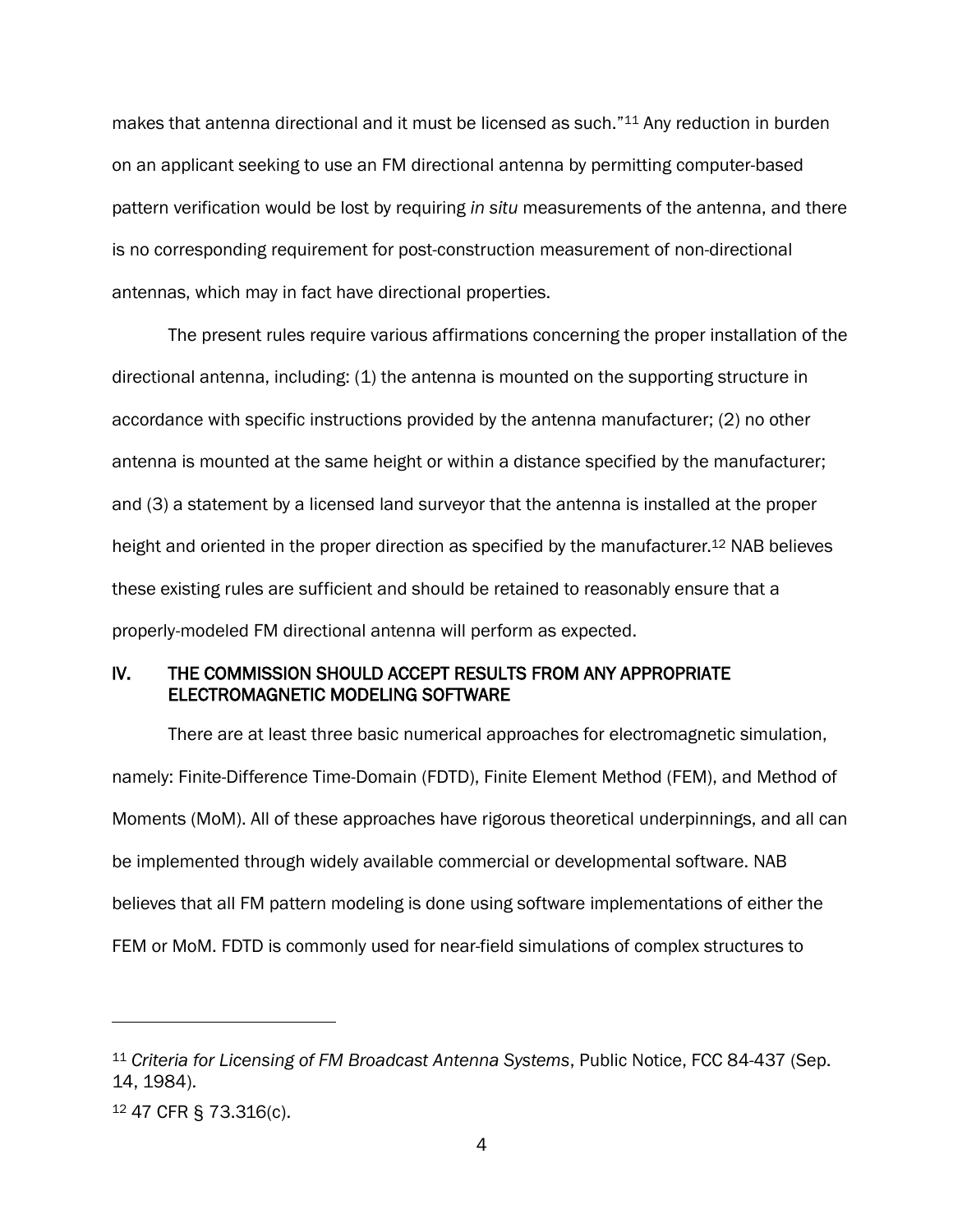determine specific absorption rate (SAR) for RF exposure compliance purposes, such as with mobile phones, but NAB does not believe it is used to model far-field FM antenna patterns.

Commercial implementations of FEM include HFSS™, COMSOL Multiphysics™, and CST Studio Suite.<sup>13</sup> Commercial software implementations of MoM include FEKO®, MiniNEC, EZNEC, and WIPL-D.<sup>14</sup> The record reflects a range of opinions concerning which numerical approaches should be accepted for FM antenna pattern validation and which software implementations of those approaches might be accepted.<sup>15</sup> NAB believes that all of these commercial software products can produce accurate results of modeled FM directional antennas when used appropriately. The selection of an appropriate software model may depend, for example, on whether the antenna and mounting structure can be adequately represented as a wire or wire-mesh model, or whether surface modeling is required. That determination is best left to the discretion of a qualified engineer as discussed below in Section V. All commercial electromagnetic simulation software NAB is familiar with includes various internal "confidence checks" to help ensure that basic modeling constraints are not inadvertently violated. However, confidence checks can be overridden and constraints

<sup>13</sup> Ansys, Inc. (HFSS™); COMSOL Multiphysics™; and Simuleon (CST Studio Suite).

<sup>14</sup> Altair Engineering, Inc. (FEKO); Black Cat Systems (MiniNEC); Roy Lewallen (EZNEC); and WIPL-D d.o.o. (WIPL-D).

<sup>15</sup> Comments of Dielectric, LLC at 2, MB Docket No. 21-422 (Dec. 29, 2021) (". . . the software used should be based on solid modeling and not on analysis of wire models."); ERI Comments at 12 (". . . HFSS [a commercial software product] predicts azimuth patterns with an error … greater than 3.6 dB for -8.0 dB nulls."); Comments of Albert Davis at 4, MB Docket No. 21-422 (Jan. 20, 2022) ("The obvious choice is "NEC2", the Numerical Electromagnetics Code" from Lawrence Livermore Labs, or a currently maintained derivative of it such as "nec2c"."); Comments of Hatfield & Dawson Consulting Engineers, LLC at 3, MB Docket No. 21-422 (Jan. 15, 2022) (" . . . [W]e normally employ versions of the Numerical Electromagnetic Code [sic] ("NEC") and MININEC for modeling, [but] other software, such as WIPL-D, has also been successful used.").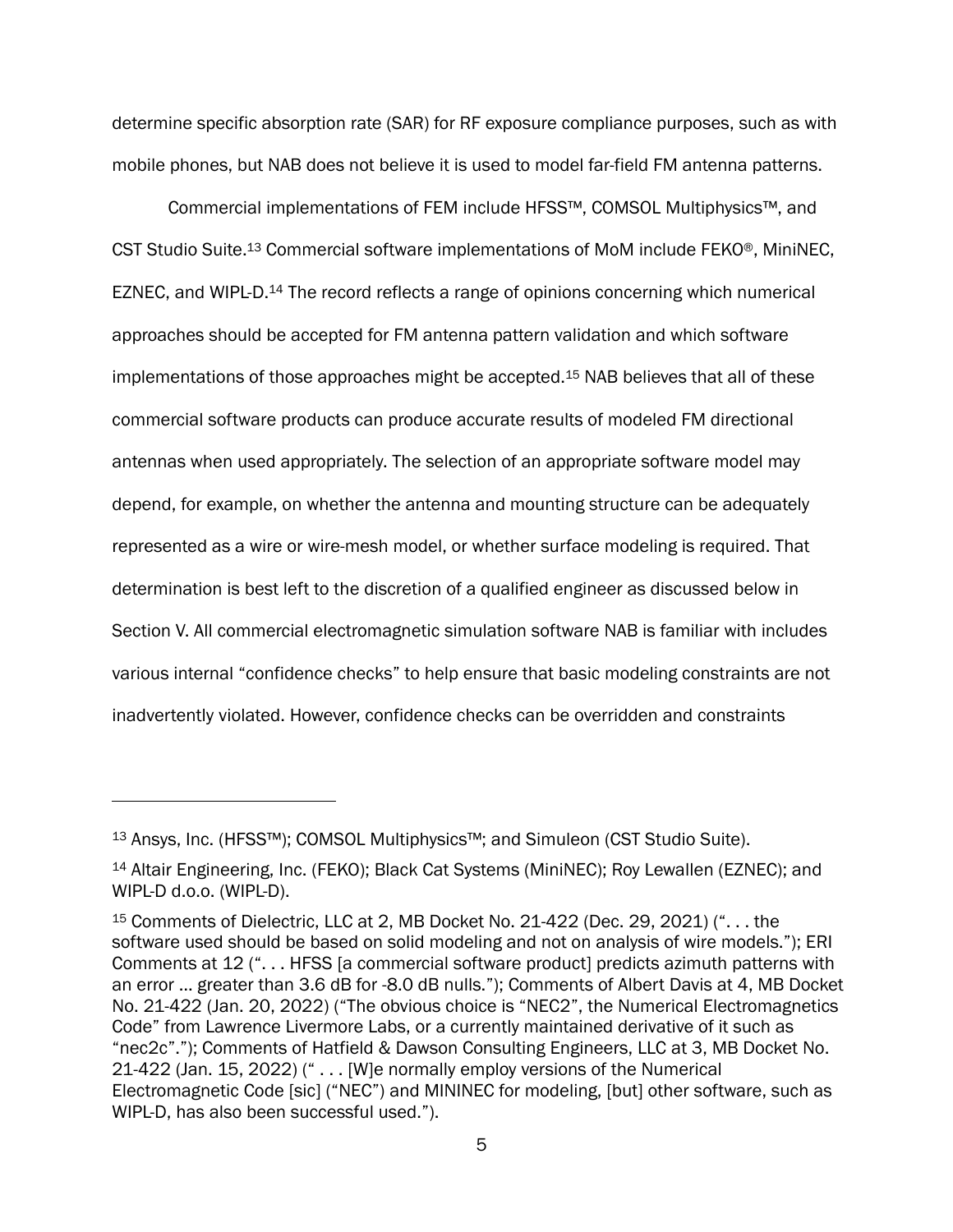violated. Therefore, NAB believes that FCC applications supported by the results of commercial software used to validate FM antenna patterns should include evidence that the software executed normally, without producing errors or warnings.

Proprietary or non-commercial software implementations of electromagnetic codes can produce results equivalent to commercial software and there are good reasons to allow their use. For example, some antenna manufacturers have developed software tools for internal or customer use that are specific to the modeling of broadcast antennas.<sup>16</sup> Given that such products are not always subject to marketplace scrutiny, however, some threshold validation of the software should be required of submissions based upon non-commercial software.<sup>17</sup> Some commenters suggest that the software be initially qualified or validated by comparison of calculated and measured antenna performance.<sup>18</sup> NAB agrees that an initial comparison with measured data would be acceptable, or comparison with the results of one or more commercial software implementations, to qualify the software for use in predicting FM directional antenna performance. Additionally, adequate documentation describing the methods used in the software should be required, as suggested by another commenter.<sup>19</sup>

NAB disagrees with commenters stating one or another modeling approach should always be accepted or excluded, but it may be helpful for the Commission or industry to develop best practices to guide modelers toward greater accuracy for different situations. That said, NAB does not believe it is necessary to exhaustively study different modeling approaches

<sup>16</sup> Comments of Aldena Telecomunicazioni Srl at 2, MB Docket No. 21-422 (Jan. 18, 2022).

<sup>17</sup> NPRM at ¶ 13.

<sup>18</sup> Schober Comments at 2; Comments of Albert Davis at 3, MB Docket No. 21-422 (Jan. 20, 2022).

<sup>19</sup> Hatfield Comments at 2.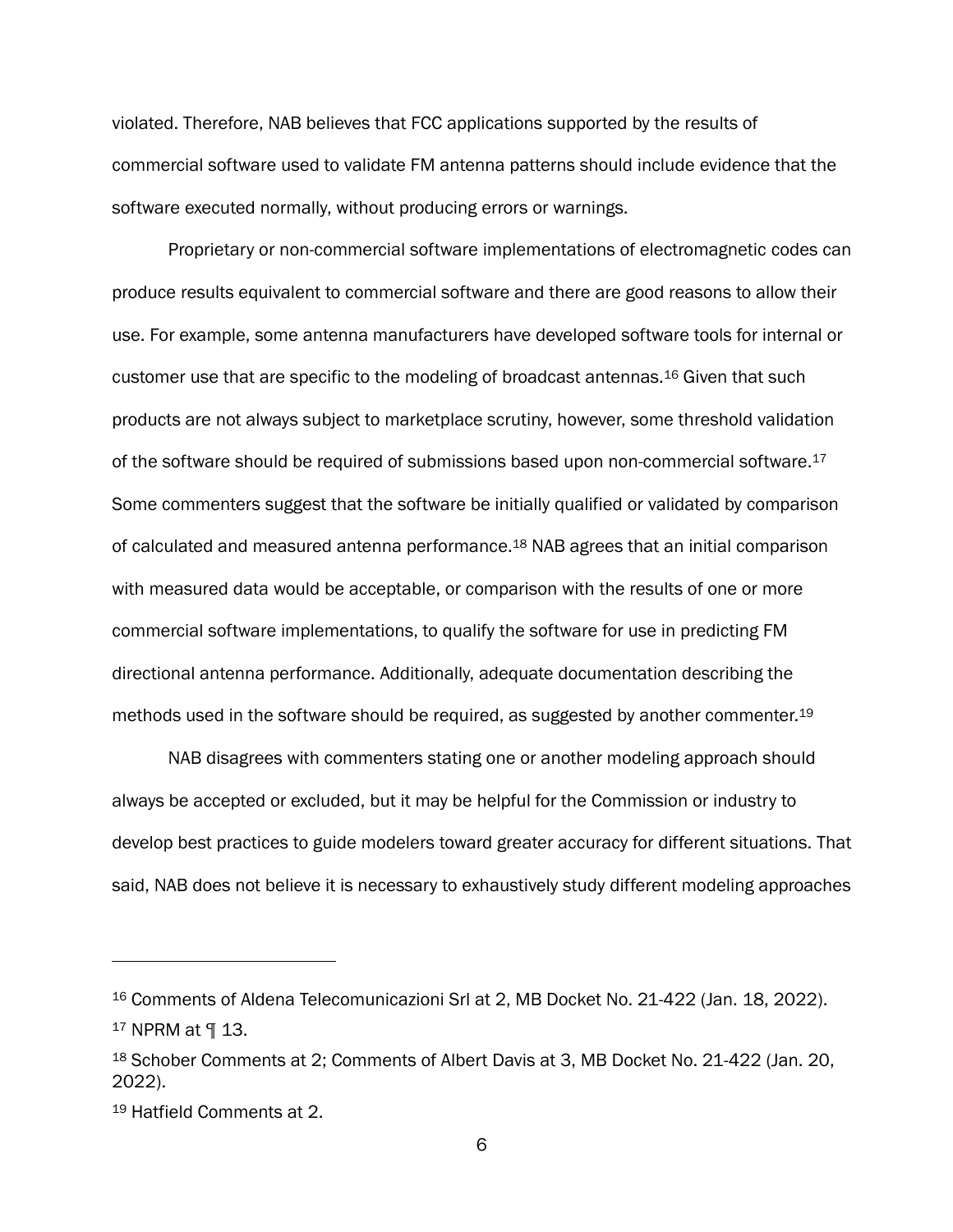prior to routinely allowing FM pattern verification by software modeling, as was required in the decades-long AM Directional Antenna proceeding. <sup>20</sup> The record demonstrates that software modeling is a mature practice that can produce accurate results by qualified modelers. In addition to the comparison included with the Joint Petition, one of the petitioners submitted 53 additional comparisons between software simulation and *in situ* measurement that generally show good agreement.<sup>21</sup> NAB notes, however, that many of the computer models used to develop the comparisons may be unacceptable due to lack of complete tower structure and appurtenance information included in the model, and recommends that all models should include those mechanical details, as discussed below in Section V. Despite these shortcomings, the comparisons exhibit good agreement and a more complete computer model would be expected to further improve agreement with measured pattern data.

### <span id="page-8-0"></span>V. THE COMMISSION MUST RETAIN AND EXPAND REQUIREMENTS TO HELP ENSURE COMPUTER MODELING IS DONE CORRECTLY AND ACCURATELY

A number of "guardrails" presently exist in the Commission's rules concerning FM directional antennas.<sup>22</sup> To ensure the integrity of FM antenna pattern verification by software modeling, it is important that these requirements be retained and in some cases expanded. These requirements include:

<sup>22</sup> 47 CFR § 73.316(c).

<sup>20</sup> *See generally An Inquiry Into the Commission's Policies and Rules Regarding AM Broadcast Radio Service Directional Antenna Performance Verification*, MB Docket No. 93-177.

<sup>21</sup> Dielectric Comments at 1-53. NAB notes that one of the VHF antenna comparisons submitted shows significant discrepancies between predicted and measured patterns*. Id*. at 26, showing a Dielectric Model THV-11A12/VP-R O4 antenna with significant discrepancies in the measured vertically-polarized pattern compared with the predicted pattern. Dielectric has confirmed to NAB that the measurement system used to collect those data was malfunctioning and the resulting pattern comparison was submitted in error.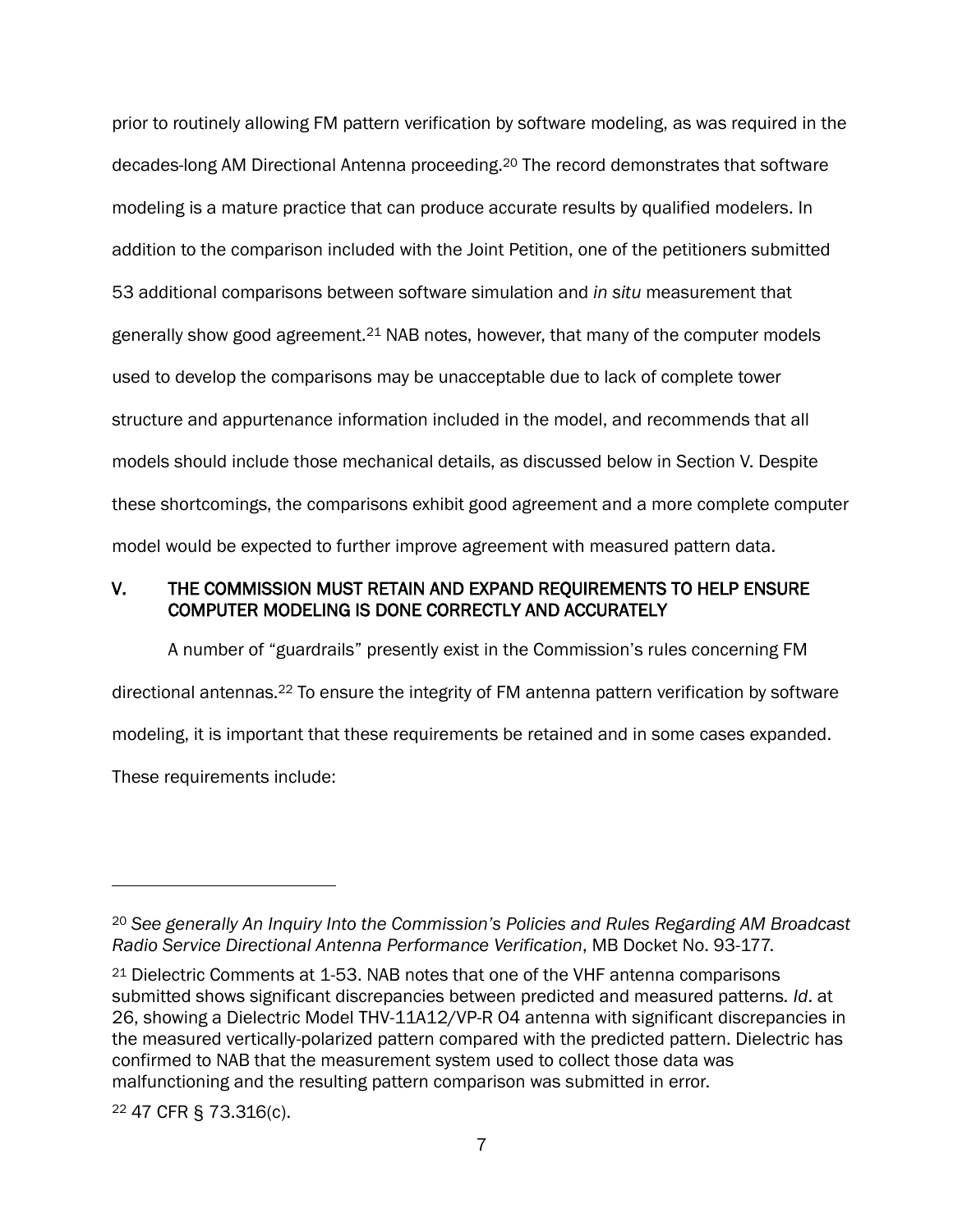Statement of qualifications of the person(s) responsible for modeling. NAB agrees with commenters that computer modeling should be performed only by qualified persons experienced in this work. NAB expects that most modeling will be performed by antenna manufacturers, but disagrees that data supplied by any manufacturer should be automatically accepted.<sup>23</sup> Modelers should have a substantial background in electromagnetic theory or should be under the supervision of someone with that background, and should not merely be software appliance operators. Persons with a degree in Electrical Engineering or Physics or the equivalent will almost certainly have taken courses in electromagnetics and have the necessary background to spot unreasonable or unlikely results from software models. While specification of qualifying factors seems unnecessary, the Commission should require at least the name(s) of the individual(s) responsible and a statement of their background in electromagnetics, antenna theory, and computational modeling of antennas.

A complete description of the antenna system.<sup>24</sup> This requirement should be expanded to include specification of the mechanical and electrical properties of the antenna used in the model. Typically, this information will be supplied by the antenna manufacturer and should include detailed dimensions of the antenna radiating elements, attachment brackets, and feed system, as well as the electrical characteristics (such as conductivity) of those components. The "antenna system" description should also be expanded to include the mechanical and electrical properties of the supporting structure and appurtenances used in the model as proposed in new rule section  $73.316(c)(2)(iv)$ . Typically, this information will be supplied by the tower owner or be collected during a field survey and would include details of

<sup>23</sup> Schober Comments at 3.

<sup>24</sup> 47 CFR § 73.316(c)(2)(i).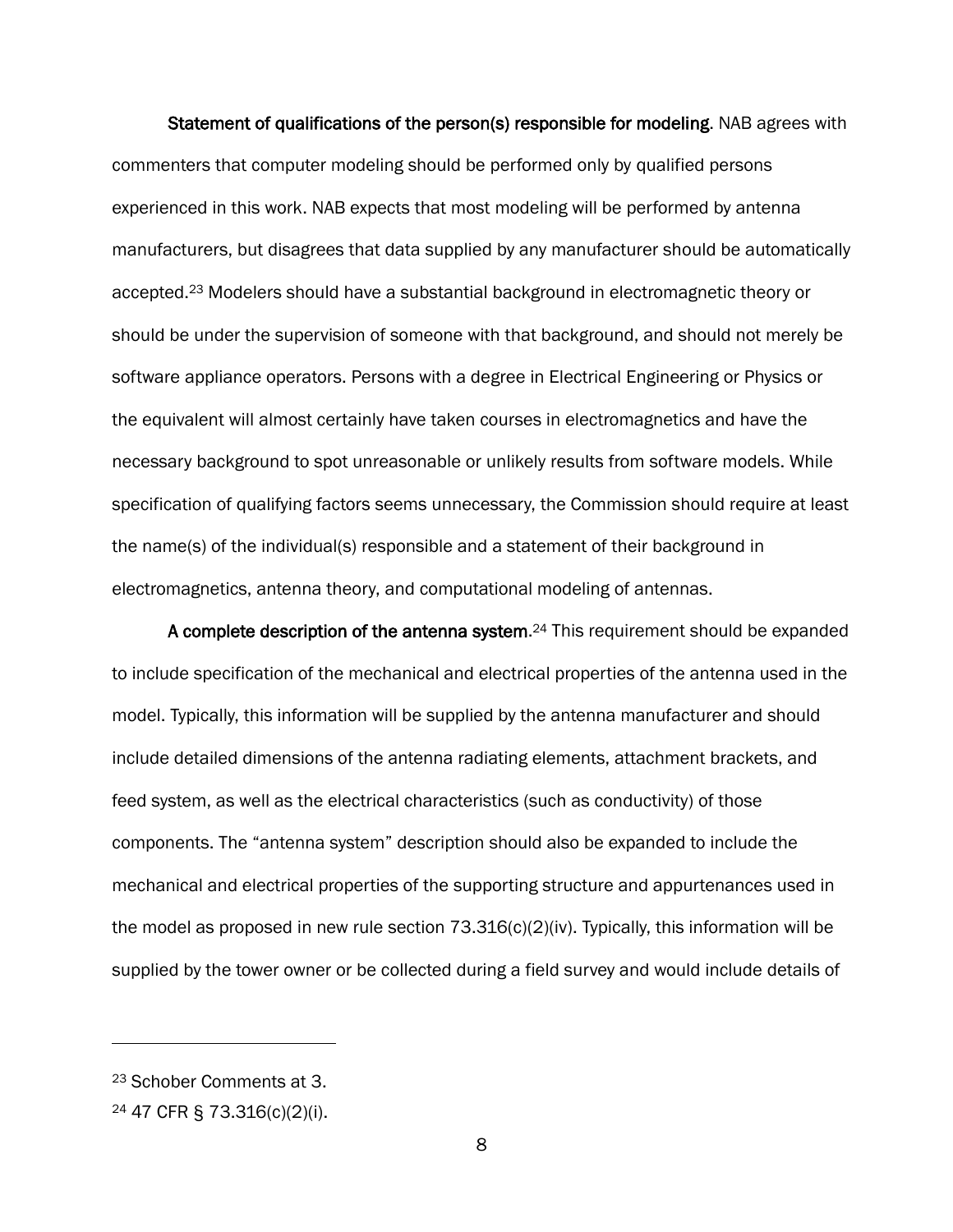transmission lines, tower structural members, electrical conduits, guy wires and attachments, ladders, and climbing safety lines that are within the antenna aperture or close enough to affect antenna performance. In an application for construction permit, it may be sufficient for the applicant to simply identify the sources of the electrical and mechanical information used in the model, but those details must be retained by the applicant for a period of time (such as one year following completion of construction) sufficient for the Commission or interested parties to review the accuracy and completeness of the computer model.

Limit of 15 dB max/min in the azimuth plane.<sup>25</sup> NAB agrees with commenters that errors associated with computational modeling are likely to increase with the depth of nulls in the antenna pattern.<sup>26</sup> Therefore, NAB recommends retaining the existing limitation that directional antennas that propose a maximum-to-minimum radiation in the horizontal (azimuth) plane of more than 15 decibels will not be accepted. Most commonly, the purpose of employing a directional antenna by a commercial full-power FM station is to allow that station to "short-space" to another FM station, while maintaining contour protection to that station. The Commission's short-spacing rules provide a lower limit on the distance to which a station may locate with respect to other stations<sup>27</sup> and NAB believes that the present 15 dB maximum-to-minimum ratio is adequate to reasonably allow for alternative transmitter sites within the spacing limits while minimizing the risk of interference.

Limit of 2 dB/10-degree rate-of-change in the azimuth plane.<sup>28</sup> The pattern comparisons in the record demonstrate that the rate-of-change of the antenna pattern is

<sup>25</sup> *Id*. at § 73.316(b)(1).

<sup>26</sup> ERI Comments at 12.

<sup>27</sup> 47 CFR § 73.215(e).

<sup>28</sup> *Id*. at § 73.316(b)(2).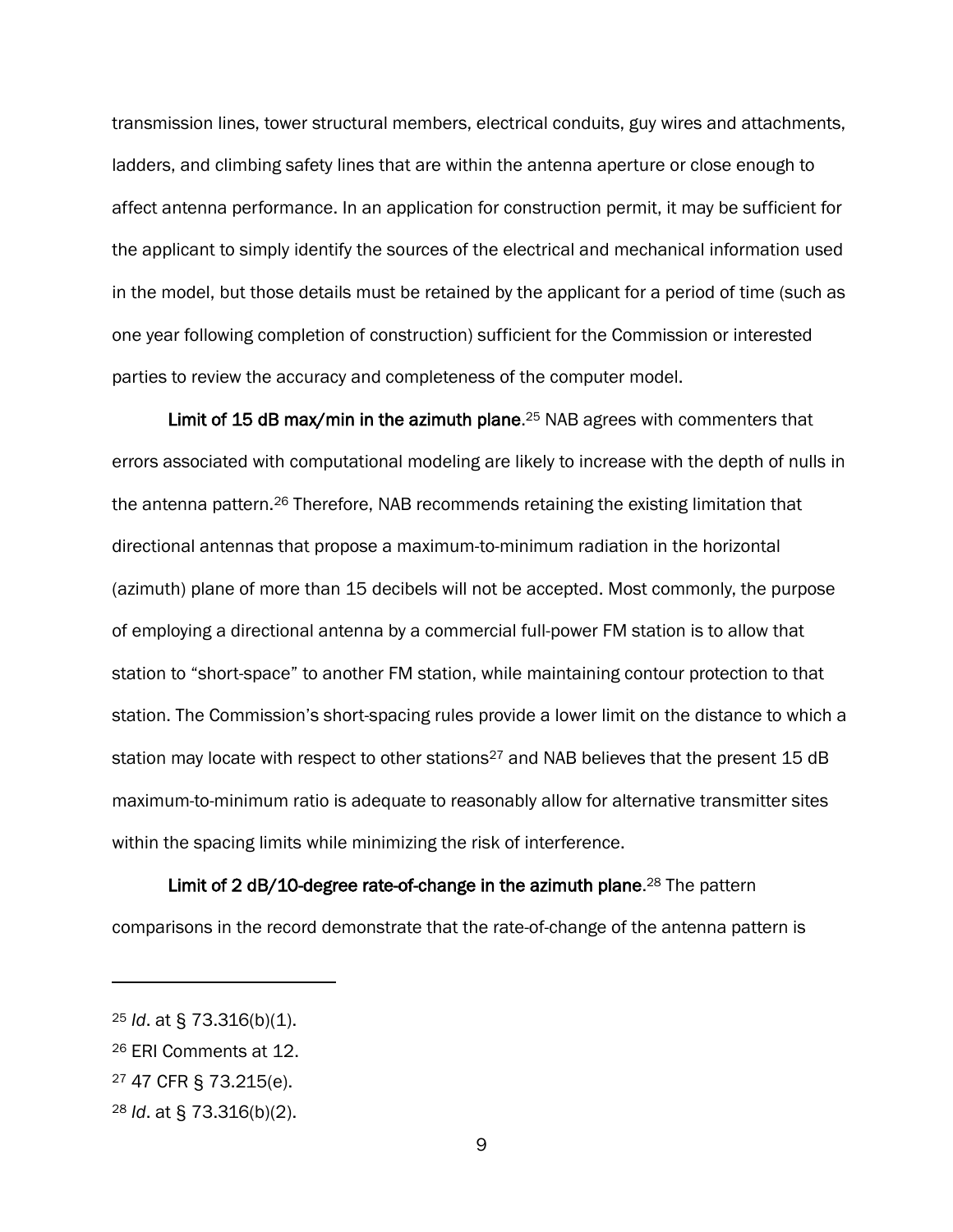critically dependent upon the accuracy of the data used in the model. Small errors in the physical dimensions used in the model can translate into larger errors in predicted antenna gain in a particular direction. Therefore, NAB recommends retaining the existing limitation that directional antennas that propose a radiation pattern in the azimuth plane which varies more than 2 decibels per 10 degrees of azimuth will not be accepted or authorized. This requirement helps ensure that modeled patterns will be realized in practice.

Certification by a licensed land surveyor (or other licensed or registered person, where permitted) that the antenna is properly oriented and installed at the proper height. Perhaps the most critical assurance that a directional FM antenna will perform as designed is correct installation of the antenna. The position of the antenna on the supporting structure, including its height, offset from the structure, and orientation are perhaps the most important input variables to the computer model. Even small discrepancies in the installed antenna, such as orientation with respect to Magnetic North rather than True North, or shifting the height by a few feet during installation to avoid a gusset plate on the tower, can result in significant changes to the radiation pattern and will require that the model be updated and rerun. Therefore, a licensed individual must certify the proper installation of the antenna. A Licensed Land Surveyor or Registered Professional Engineer is subject to disciplinary action by the licensing jurisdiction and can be fined or their license revoked for failure to correctly assess that the antenna is properly installed. Therefore, certification by a licensed individual is the final and a critical step in ensuring that an FM directional antenna will perform as expected. NAB believes that the present allowance of "…not more than 2 meters above or 4 meters below the authorized values<sup>"29</sup> is adequate only for towers that are uniform in profile and if

<sup>29</sup> *Id*. at § 73.1690(c)(2).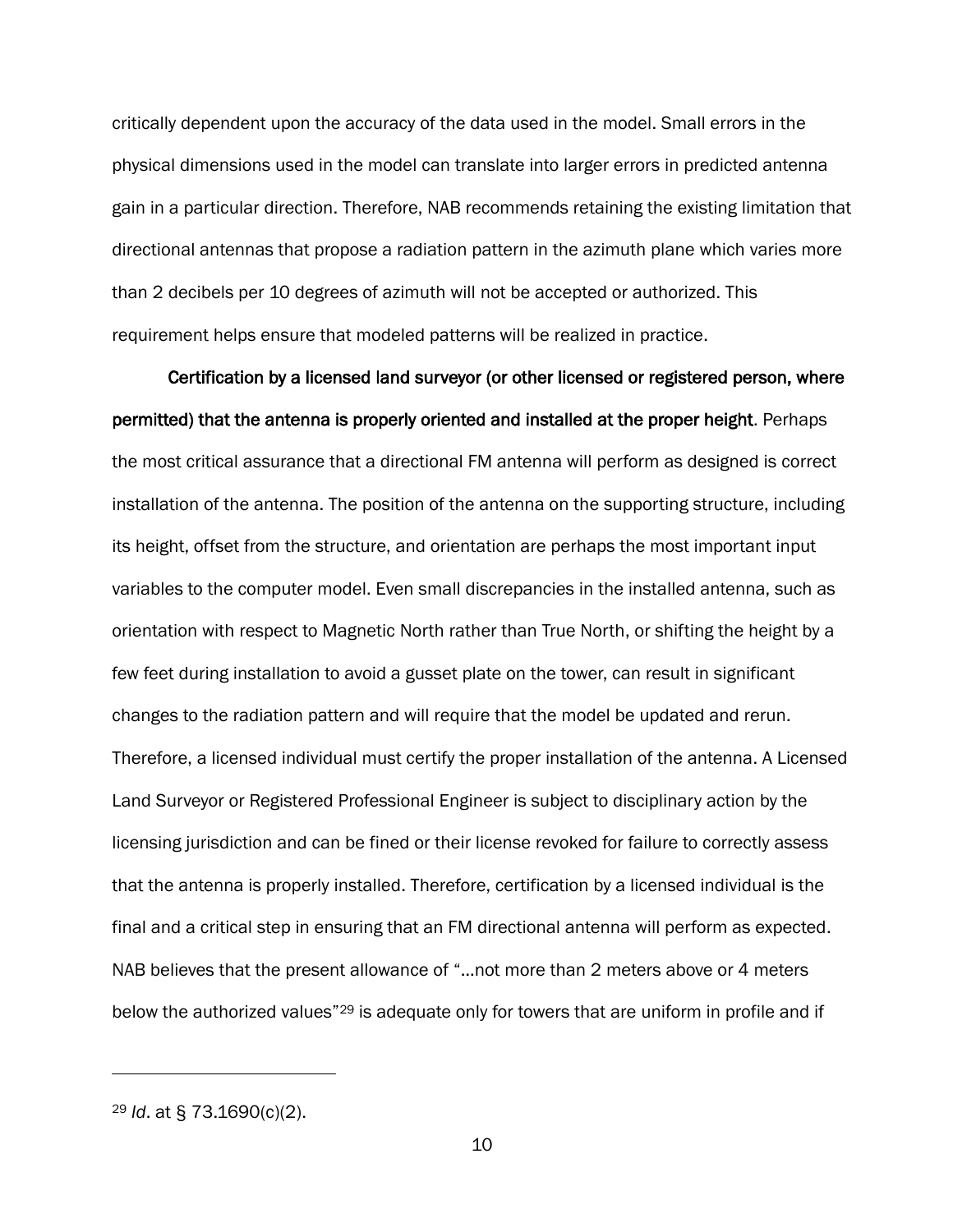there are no changes in appurtenances within the antenna aperture from those modeled. The +2/–4 meter allowance is too lax to ensure that directional antenna patterns will not vary in all cases, particularly when towers are tapered and when there are other appurtenances attached. Instead, NAB suggests that any change in the mounting height of an FM directional antenna should require an updated computer model unless the mounting structure is substantially uniform over the relocation distance.

#### <span id="page-12-0"></span>VI. CONCLUSION

NAB applauds the Commission's efforts to reduce the burden on FM broadcasters by permitting flexibility in verifying FM antenna directional patterns by either measurement or computer simulation. With appropriate guardrails as described herein, NAB believes that computational simulation of FM directional antennas is already mature and can produce comparable accuracy to physical measurements, thus minimizing the potential for new interference. NAB cautions that the accuracy of computer simulation is fundamentally dependent on the accuracy of the data input to the software and therefore urges the Commission to require that full documentation of the underlying data and its sources be available to the Commission and interested parties upon request. NAB also urges the Commission to ensure that identity, qualifications and experience of the modeler are included

11